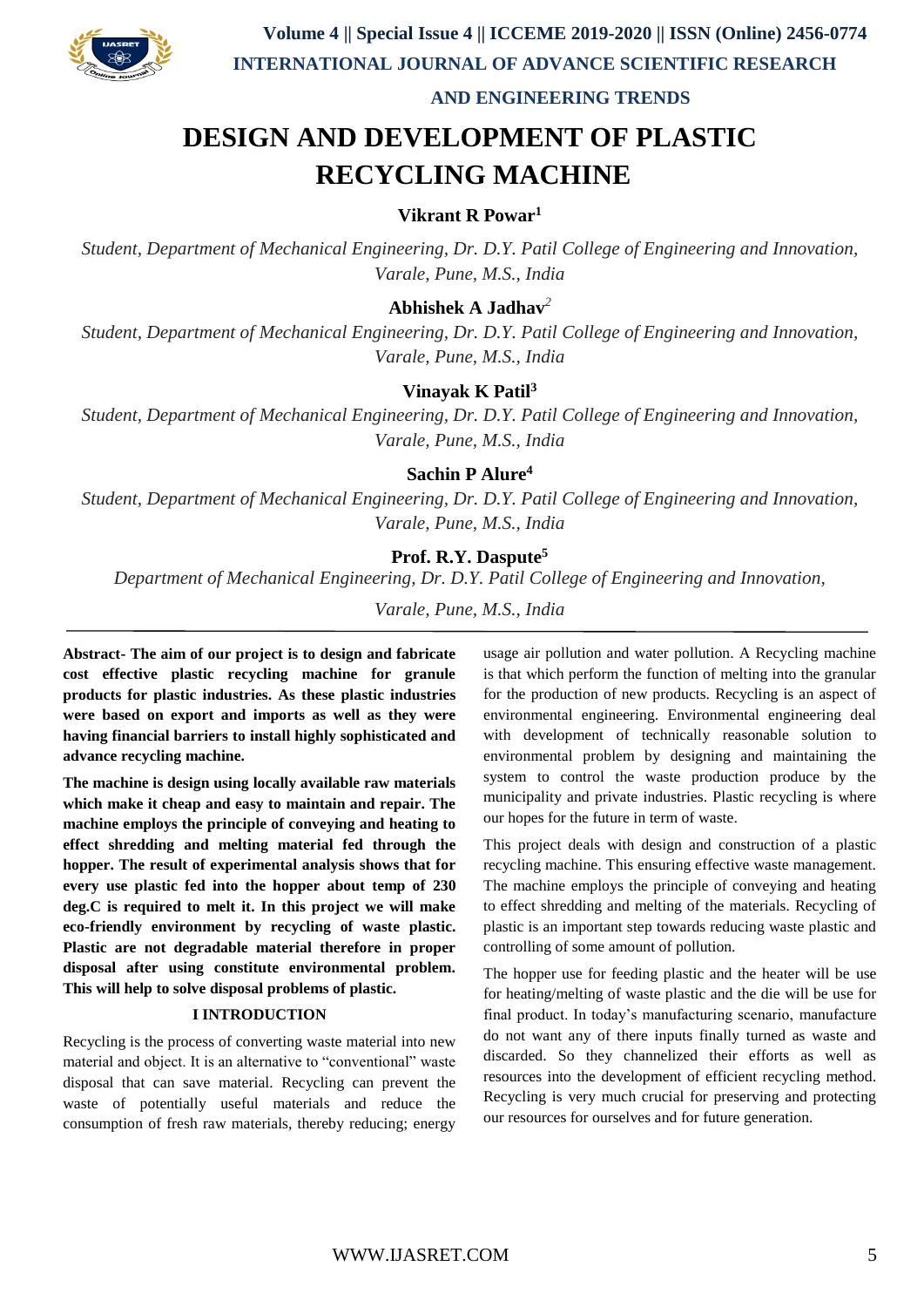

# **Volume 4 || Special Issue 4 || ICCEME 2019-2020 || ISSN (Online) 2456-0774 INTERNATIONAL JOURNAL OF ADVANCE SCIENTIFIC RESEARCH AND ENGINEERING TRENDS**



#### **II OBJECTIVE**

There are several objective of this project as follow:

- i. To design and fabricate new machine for recycling of waste plastic.
- ii. Innovative use of scrap material.

#### **III SCOPE**

Using currently available information and data on plastic recycling, temperature control and various mechanical parameter machines has been developed. Due to a simple design, use of low cost and scarp component. The machine is developed is lesser cost as compared to another conventional machines. Hence the low cost plastic recycling machine.

#### **IV CALCULATION**

Analytical design of die thickness

Let die material M.S

$$
\sigma = \frac{s_{yt}}{F.S}
$$

let consider F.S. 3.5 for better results

$$
E=\frac{460}{3.5}
$$

 $\sigma_{max} = 131.43N/mm^2$ 

Using clavarino's equation as our Die is closed vessel

$$
t = \frac{D_i}{2} \left[ \frac{\sigma + (1 - 2\mu)P_i}{\sigma - (1 + \mu)P_i} - 1 \right]
$$

 $t = 6.54 \, mm$ 

 $i.e t = 7mm$ 

FRAME : Height of the frame  $[h_f] = 600$  mm

Length of frame  $[1] = 460$ mm

Width of frame  $[w] = 170$ mm

Outside surface area of frame

 $A = 2(h_h * w) + 2(h_f * l) + 2(w * l)$ 

 $A = 2(600 * 170) + 2(600 * 460) + 2(460 * 170)$ 

$$
A=912.4*10^3mm^2
$$

SHAFT : Crusher required 1.5HP motor

Power  $(P)=1.5HP$ 1.5HP=1119 watt

 $P=1119$  watt

Given material

IS C-30 soft (SAE 1030)

$$
S_{ut} = 527 \text{Mpa}
$$

 $S_{\text{vt}}$ =296Mpa

Factor of safety 
$$
(FOS) = 6
$$

According to ASME code

The allowable shear stress for shaft

 $\tau_{max}$  =<0.3 syt or <.018 sut

 $\tau_{max}$ <0.3×296 or <0.18×527

 $\tau_{max}$ <88.88 mpa or <94.86 mpa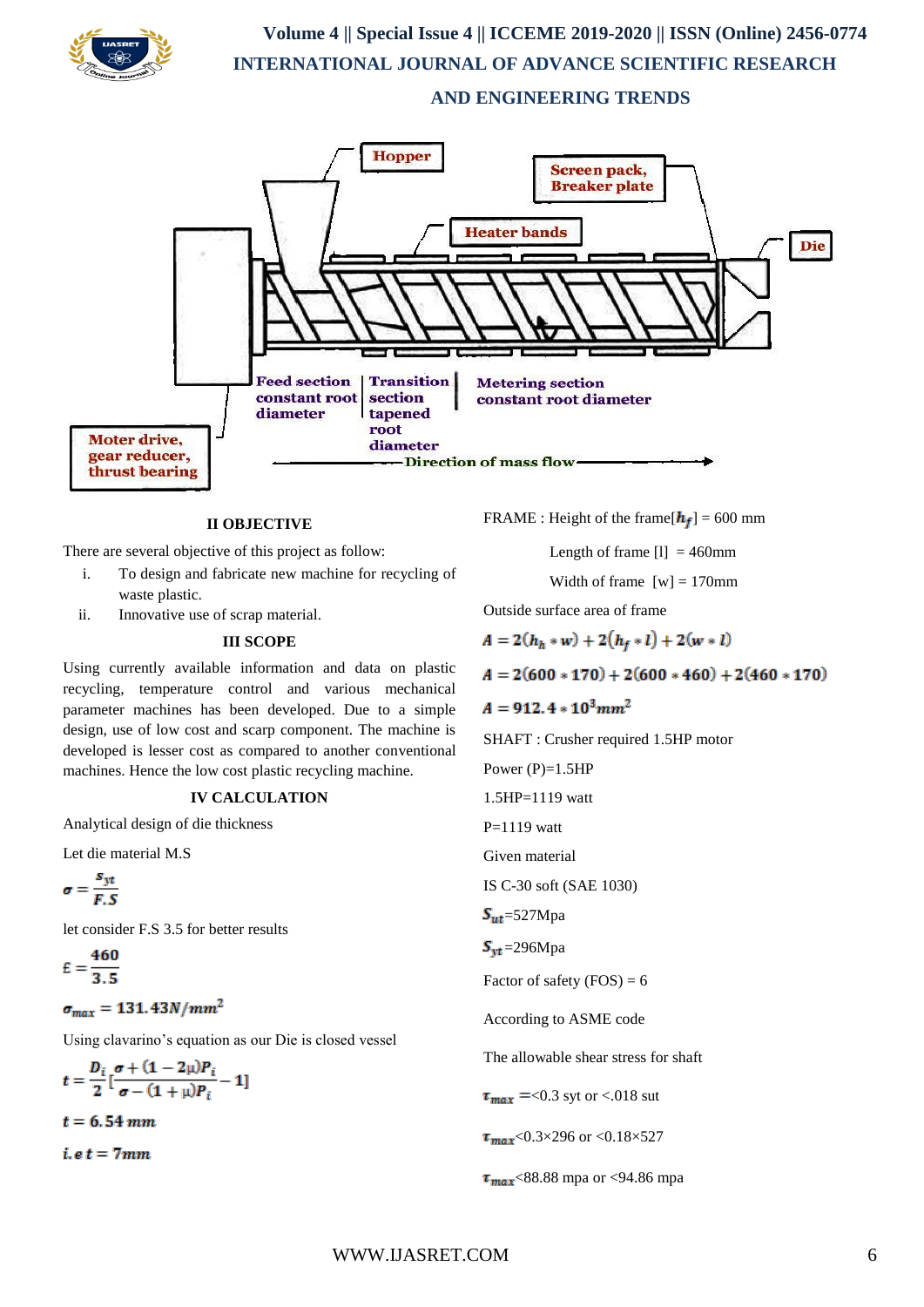

 **Volume 4 || Special Issue 4 || ICCEME 2019-2020 || ISSN (Online) 2456-0774 INTERNATIONAL JOURNAL OF ADVANCE SCIENTIFIC RESEARCH** 

## **AND ENGINEERING TRENDS**

select minimum value ,

 $\tau_{max}$ =88.88 mpa

but for factor of safety is 6

the allowable shear stress is

$$
\tau_{max} = \frac{88.88}{6}
$$

 $\tau_{max}$  =14.81 mpa

Now, as we know  
\nload factor (Kl)=1.75  
\n
$$
P = \frac{2\pi NT}{60 * K1}
$$
\n
$$
1190 = \frac{2\pi *671 * T}{60 * 1.75}0 = 2\pi *671 * T/60 * 1.75
$$
\n
$$
T = 27.86N.M
$$

#### **SYSTEM REQUIREMENT:**

| Sr.<br>No.              | <b>Component Details</b>                                                                                                           | <b>Photos of Component</b> |
|-------------------------|------------------------------------------------------------------------------------------------------------------------------------|----------------------------|
| $\mathbf{1}$            | <b>Pipe Heater:</b><br>Max Working Temperature 750deg<br>C, Insulation Resistance 50hm                                             |                            |
| $\overline{2}$          | <b>Permanent Magnet Brushless DC</b><br>Motor:<br>48 volts , 33Amp , 1.5 KW                                                        |                            |
| $\overline{\mathbf{3}}$ | <b>SELEC TC513</b><br><b>TEMPERATURE</b><br><b>CONTROLLER:</b><br>Single Display, 3 Digit, 7 Segment<br>LED display, 85-270V AC/DC |                            |

**Table.1: Specifications of the components used**